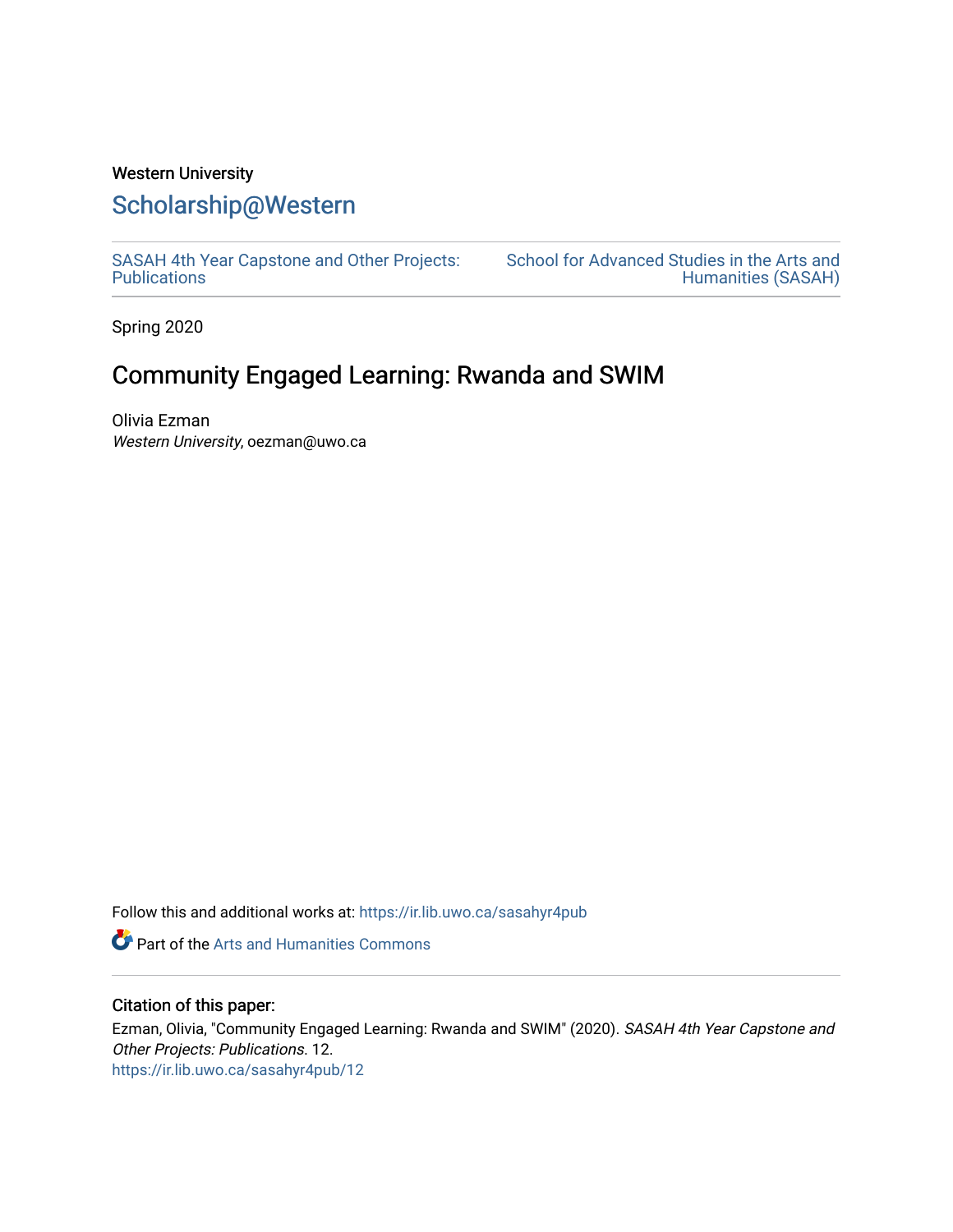Olivia Ezman Dr. Barbara Bruce April 10, 2020 AH 4492G

### CEL Summative Report

Over this past school year I have been fortunate enough to have taken part in two amazing CEL opportunities both abroad, and here in the London community. Completing my first credit through service learning abroad in Rwanda at Centre Marembo was an experience I will never forget and the lessons it taught me really carried forward into my second placement of working at Single Women in Motherhood. While both experiences were transformative in terms of the skills I developed, the wonderful people I met, and the work I completed, they both had unique qualities that have enhanced my perspective of what volunteer work really means and the importance of learning how to properly help others achieve their goals.

Being in Rwanda for five weeks this past spring has been a most interesting and eyeopening experience. Before this opportunity arose, I had always been fascinated by the thought of traveling to Africa and learning about the many cultures and histories of the people that occupied the region, but I never thought I would have the opportunity to make it a reality. Hearing about this course and being motivated to participate in it by not only my family and friends but also my own faculty gave me the incentive to take it on. Within the first few days of the course, I knew the work would be challenging, but in the most rewarding sense. While I learned a lot about the history, politics, and cultural traditions of Rwanda during the school year, nothing could have prepared me for what I was exposed to during my placement, when I was fully immersed in the culture. Before we left, I had a limited idea as to what exactly what I would be doing there, and I was told to avoid creating expectations for myself. While at the time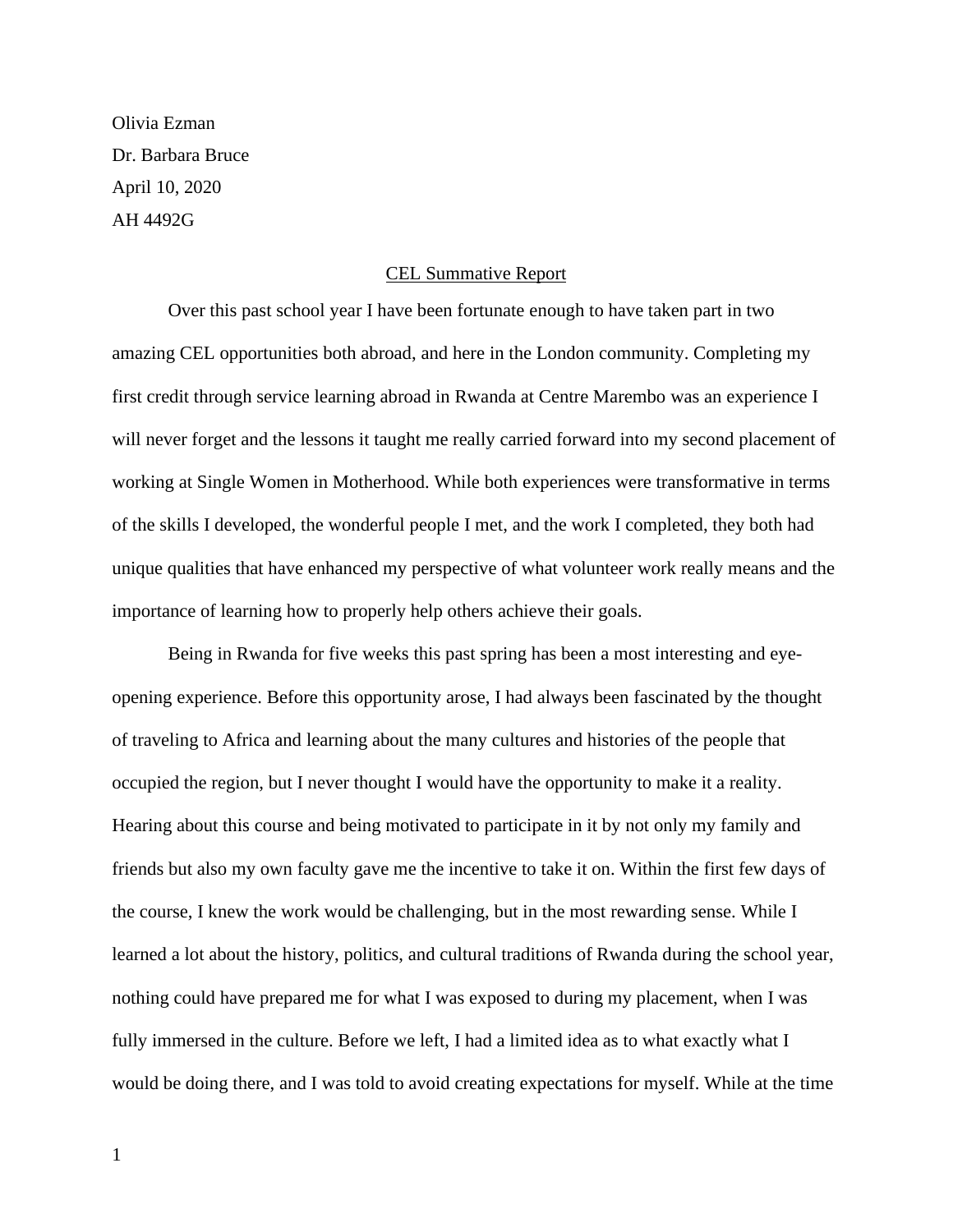it was extremely difficult, in the end it worked to my advantage. Not having any set ideas of what I would be doing was the first lesson I took away from this trip, in that having no expectations meant that I had the freedom to pursue the work I was given without any expectations or fear of failure.

Before this trip, I had never really been exposed to any sort of service or engagedlearning work beyond volunteering in my own community. Every trip out of the country that I taken was, for the most part, for personal fulfillment. Beyond that, on some of my trips with my family, we donated to various programs in our host communities. So, for me, this trip was really the first time I had ever committed to working in a local community. One of the most difficult moments of completing this course was being challenged by family and friends who were not necessarily against my going, but who were critical of the work I would be doing and its effect on myself and the people with whom I would be working. I became hesitant and began to feel as if the trip might only advance my own self-fulfillment.

I noticed almost immediately from this trip compared to my past travels, however, that working directly with community partners creates a deeper connection and understanding of the place in which you are staying. Rwanda has especially challenged my preconceived notions and expectations of what I believed "Africa" to be. After a couple weeks into my placement, which I will discuss in detail later, I began to see that my work had a purpose and that working as an equal member among my group and the staff at Centre Marembo created an environment of reciprocal learning. I am grateful to Henri for limiting my expectations for the trip as much as possible and giving me the opportunity to form an impression based on what was taught in class and from my own personal experience during placement hours.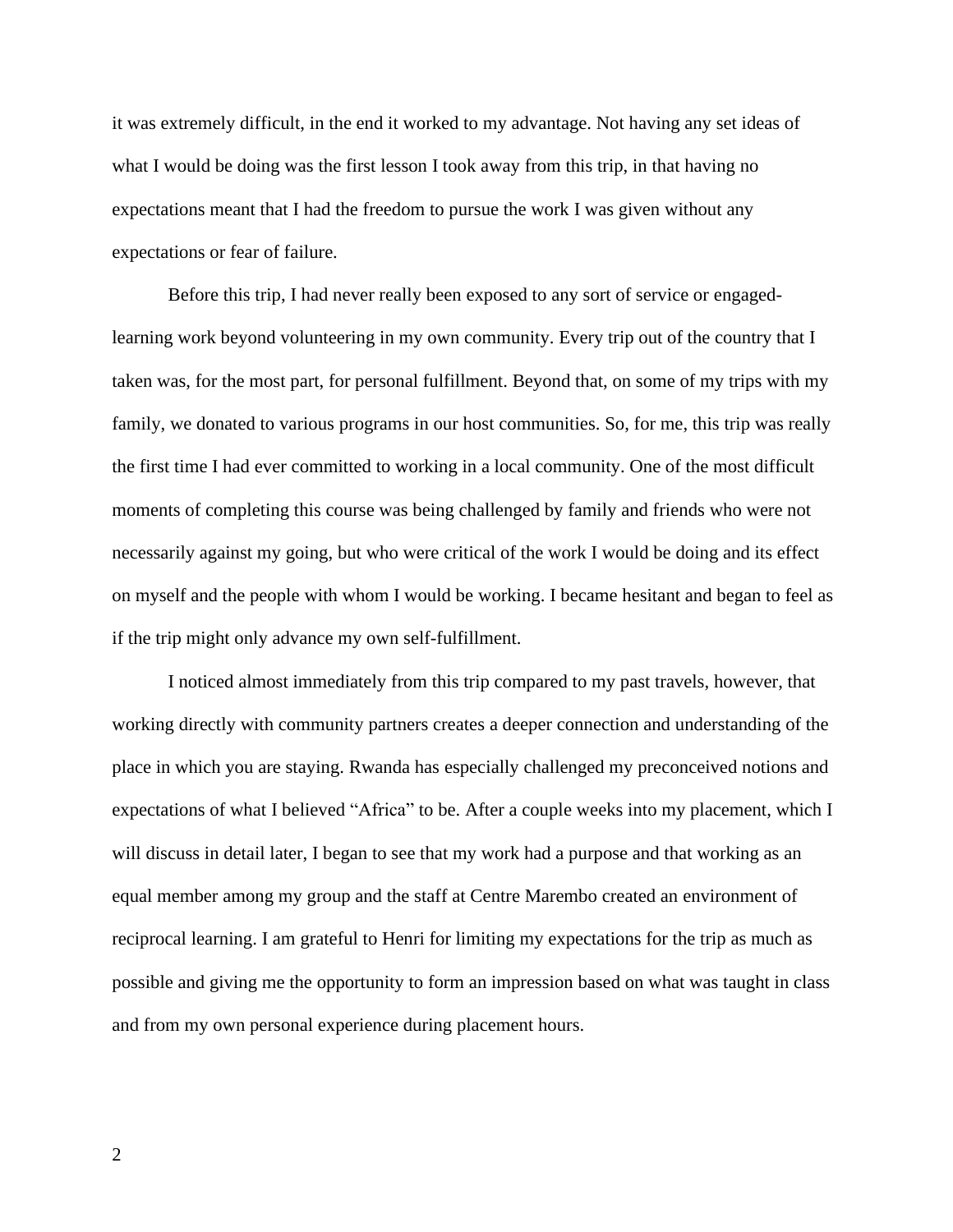Analyzing the Rwandan genocide and the physical and social reconstruction that occurred so rapidly in the aftermath was central to this course. During the first couple of days in Kigali, we were able to visit several memorial sites throughout the country and go to the Genocide museum to read about its history, which spoke to the strength and resilience of the people. The people with whom I interacted during my trip, many of whom lived through the genocide, follow a way of life that focuses on reconstruction and forgiveness, rather than the events of the past. The people of Rwanda, although still suffering from the effects of the genocide, make it their mission as a unified country to learn from their mistakes and come together to build and society aimed at achieving equality and prosperity. This was incredible to see in person, but reflecting on it in the moment, I found it hard to understand. The country underwent a period of such political and social turmoil, and here I was only twenty-five years later in a place whose sense of community, advancements in technology and healthcare, and improving political system made it seem almost impossible. Seeing this amazing feat brought me back to a reading on reverse innovation, an idea that low-income countries might offer transferable lessons to wealthier parts of the world (Binagwaho et al., 2013).

This idea offers a change in perspective compared to the dominant view and presents several opportunities for significant growth in developed countries. As I saw the social structures in place in Rwanda and, more specifically, the strong sense of community and care that each person had for one another, I knew there was so much that Rwanda has to offer the western world. This comes back to the lesson of "A Single Story": a story of a particular place may often come to define that same place and ignore its other achievements (Adichie, 2009). This is what I found with the story of the genocide. I saw it in Canada when I brought up the fact that I was going to Rwanda, as most of the people whom I had told brought up the story of the genocide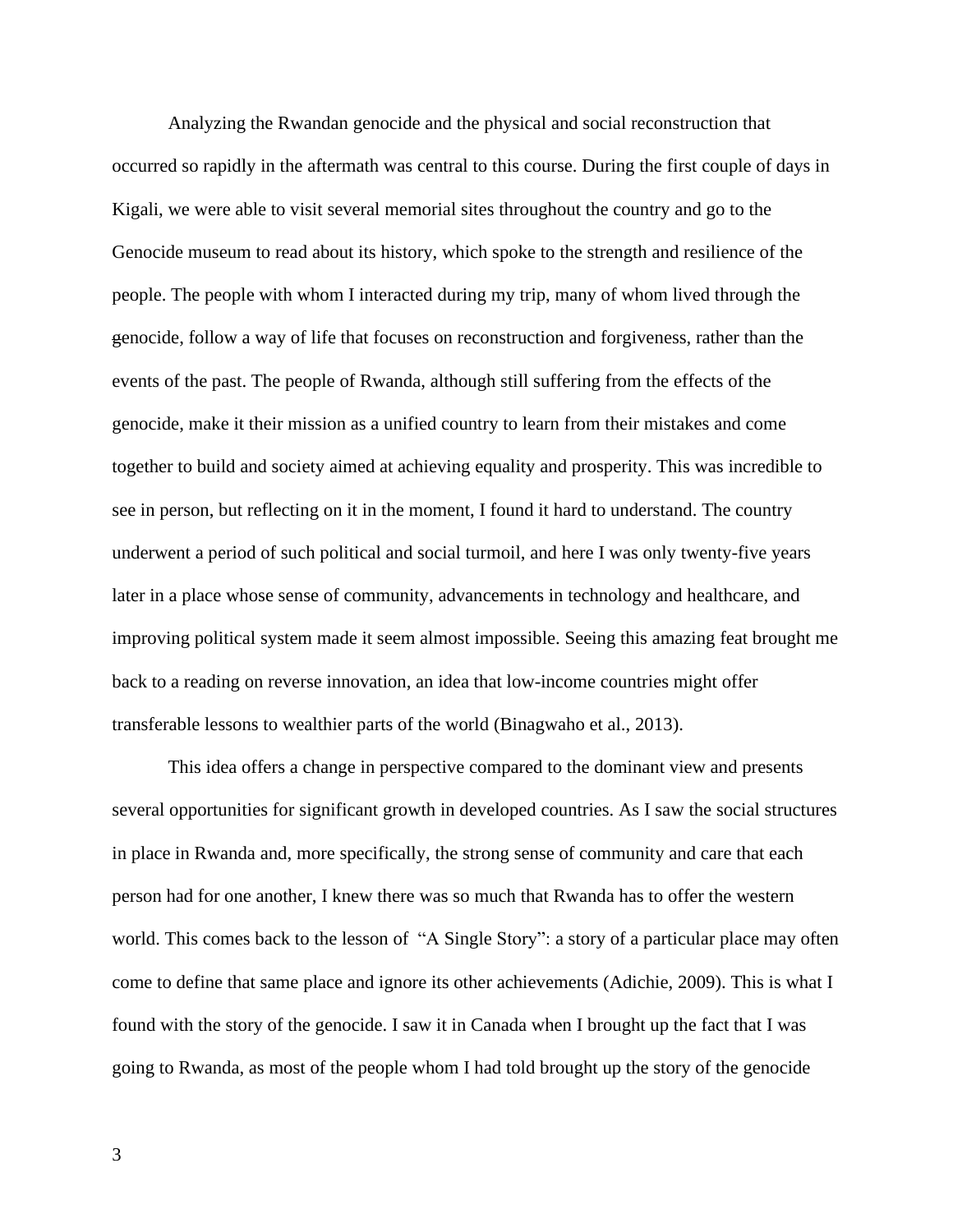and rarely mentioned Rwanda's many other achievements. The genocide has overshadowed Rwanda's rapid progress as a peaceful and innovative nation, and education through trips like these are a way to combat this close-minded way of thinking that we have in the West (Adichie, 2009). Canada, while a wonderful country, is still dominated by an individualistic way of life, and learning from Rwanda, about its history and its current policies and culture, could be extremely beneficial to both countries.

I was fortunate enough to be placed at Centre Marembo, and being a part of that team taught me so many lessons about what it means to be of service to others. At the new centre, we were responsible for preparing a place for the young girls who were going to have the opportunity to be rehabilitated and reintegrated into society. Nicolette, the centre's director, has devoted her life to the girls, and you can see the bond she has with them by the way they interact with her, especially when they call her "Mummy." Above everything else she gives them, she gives them love. Many of these girls have gone through experiences that I will never even begin to comprehend, and by just showing them compassion and providing them with the resources they can use to improve their current situations, the centre gives them a future that they can look forward to. Two young men, Théogene and Elfi, also work at the centre, and it was beautiful to see how much they care about the girls and how invested they are in making the centre a success. Having them with me during my time working at Marembo helped me to focus on my goals and taught me how to really enjoy being of service to others. They always kept work interesting and inspired me to work a little harder and push through some of the days when I was frustrated or confused about my abilities or purpose of my work.

One of our tasks to prepare the centre was to paint several murals throughout the property. My group members and I chose to focus on the main house, as that was where the girls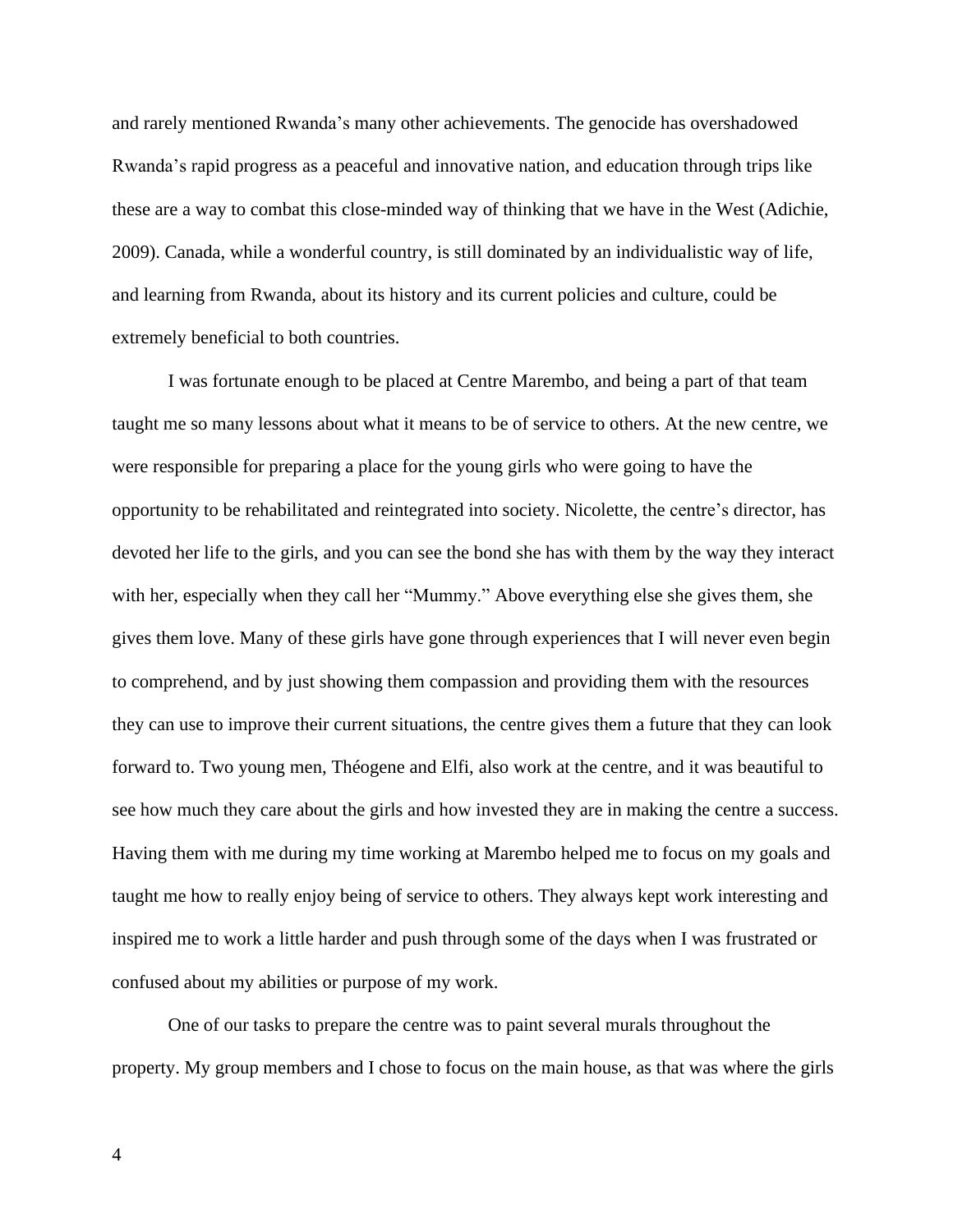often congregated to eat, meet with the social workers, and attend some lessons offered at the centre. Looking back on the finished products now makes me extremely pleased with the work I did, but when I think of how difficult it was to complete the task, I remember some more difficult times. Patience was the biggest lesson I took away from preparing that new centre, as finding materials to clean with, driving around multiple times to find paint and painting tools, agreeing on a plan as a group, and getting the final approval for the centre took a lot of time and effort. Learning how to properly communicate with the staff and the other workers at the centre was difficult, especially with the language barrier, but in the end, it worked to our benefit. We even learned a lot of Kinyarwanda while trying to figure out our day-to-day plans. When dealing with these situations, our class lectures on intercultural competence became quite useful as I needed both a style of communication and behaviour that was both effective and appropriate (Deardoff, n.d). Learning how to communicate and act effectively with the staff depended on my group's ability to be respectful of the needs of the centre and ourselves. I found that as I got to know Marembo more, I began to take more time to try and look at the problem from their perspective, instead of mine, in order to find a solution (Deardoff, n.d). The work had to be done, and I am grateful for my team members for never giving up. This task pushed my team to work harder and to accept that things do not always go to plan.

The girls at Centre Marembo were most definitely my greatest teachers. Each one, with her different personality, life experiences, and continuous curiosity, taught me how to enjoy to the fullest the opportunities I had been given. Meeting them and being able to interact with them has taught me about resilience, as they have all experienced hardships that I will never truly understand. They are children, but at such a young age, many of them have experienced homelessness, rejection by their family or community, and, for some, the immense responsibility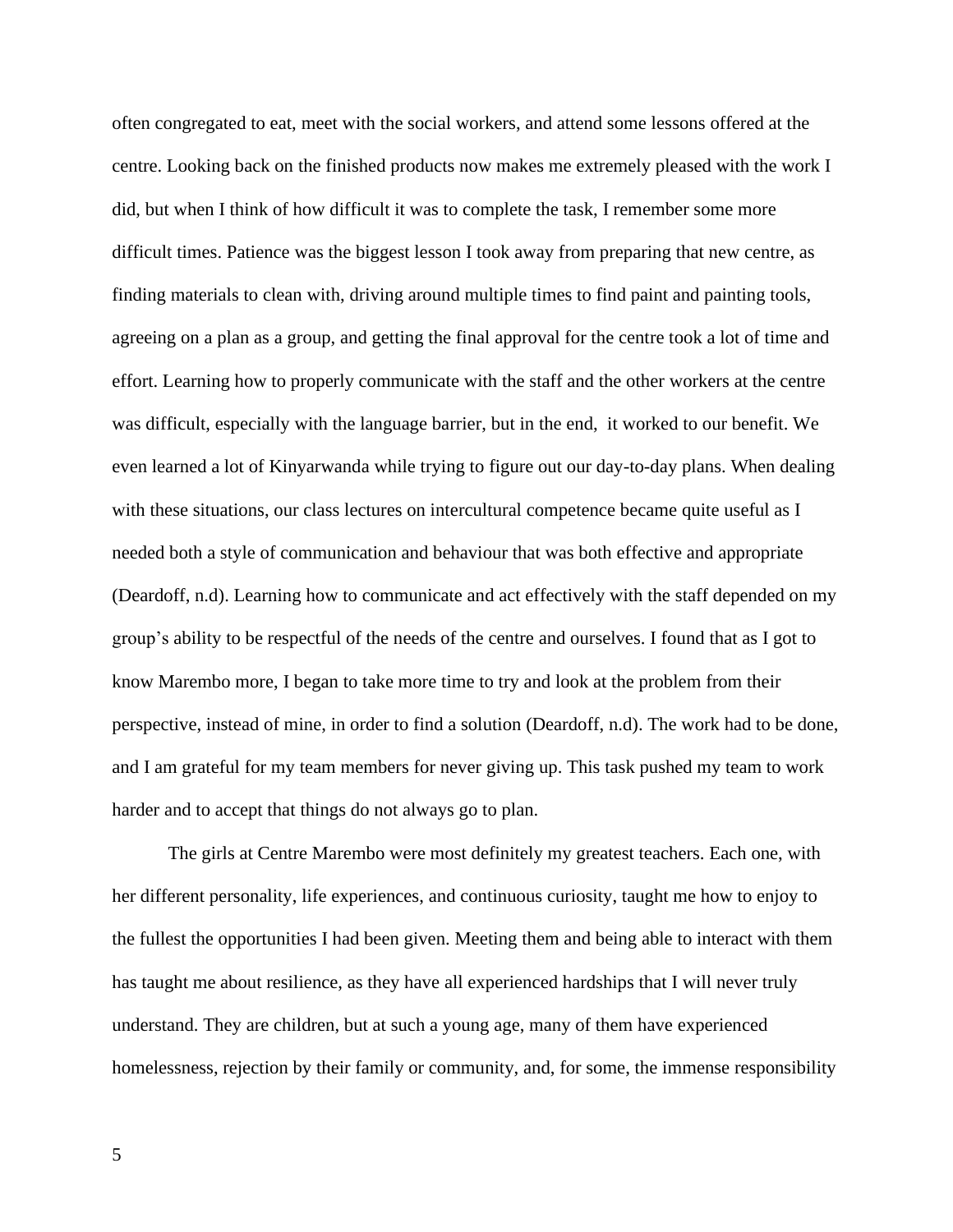of being a mother. Yet, they are so cheerful, positive, and intelligent, and they work together to create a home for themselves at the centre. They see their challenges as an opportunity to grow as women, and they are examples of strength that I can only hope to follow.

Another part of the trip that really helped me learn about Rwanda's culture was being with such a close-knit group. Having classmates to come home to every evening to share stories about the work we did at our specific placements that day helped me to learn from their mistakes and achievements, not just my own. Learning from each other gave me the opportunity to correct behaviours that may not have been as beneficial to my work, or to offer a new solution to an issue faced by my placement's staff and directors (Deardoff, n.d). For example, when painting the murals, I had had no previous experience so it was extremely helpful to have Katie to guide me. She paints regularly at home, in various environments, so doing a mural was nothing new to her. Having her help with sketching, watching proportions, and even mixing for even coats, allowed me to learn and to prevent any mistakes that would have wasted any of our costly resources. This cooperative environment also gave me a bigger perspective on how I sometimes assume how people experience different situations. It became more apparent to me on this trip that I should not have the same expectations for others around me as I do for myself and to understand that people learn in many different ways. I often struggled with this during the first couple of weeks, but once I got to know everyone a little better, I was fascinated to see my group members' various points of views and ways of interacting with Rwandan culture, politics, and social structures.

Lastly, working to understand and emulate the concept of Ubuntu was a lesson that is still in progress for me. When I first heard the meaning of the word, "I am because we are" (Tutu, 2013), it seemed quite simple, but being in Rwanda and seeing people live the concept made it a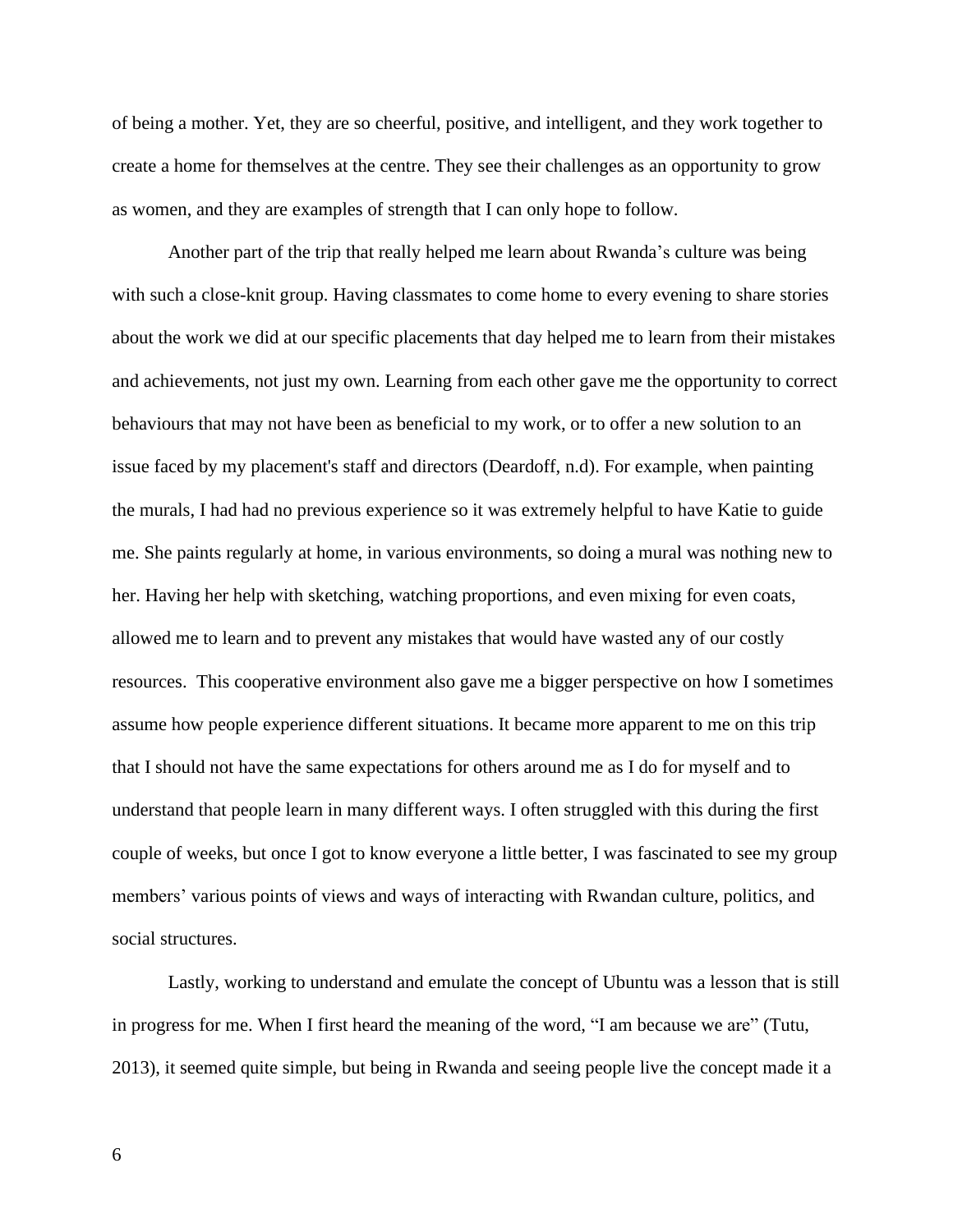lot more difficult to grasp. Before this trip, I used to think that I had a pretty good idea of thinking of and helping others. I do believe that my parents raised me to be considerate of others and put those less fortunate before myself. Yet, being in Rwanda and seeing how the staff at Centre Marembo interacted with one another, how the staff and visitors at Centre St. Paul behaved towards me, and even how people whom I only had brief interactions with at the market or during one of our excursions on the weekends behaved was inspiring. One example that comes to mind is that of the staff at the centre. Every morning they would greet you, no matter if they knew you or not, and make eye contact (this was very important). Then they would always ask about how you were and you could tell they really meant it to. And this sort of interaction would happen between staff or customers and it was very striking. What I saw was the recognition of the other person's humanity, as it did not matter if one was superior in position or not. It was things like this, a simple yet meaningful acknowledgement of another person, that allowed them to work cooperatively with one another. And at the centre it was no different. I was given the same amount of respect and compassion as workers who had been there for many years. However, Ubuntu goes beyond just thinking and doing for others: it also requires you to improve your own behaviour in order to set an example that people wish to follow and respect (Tutu, 2013). Of course, it includes putting others before yourself and working together to improve society. I have noticed that the concept requires personal growth and pride in one's own actions and beliefs for it to truly be effective in creating a beneficial and harmonious society.

Being back in Canada and noticing the differences, big or little, between the way Rwandans and Canadians live has been difficult at times, but it has also been a push of encouragement for me to educate those around me. Canadian society is very individualistic and although it is not always a negative thing, it has really made me see how selfish we can be. From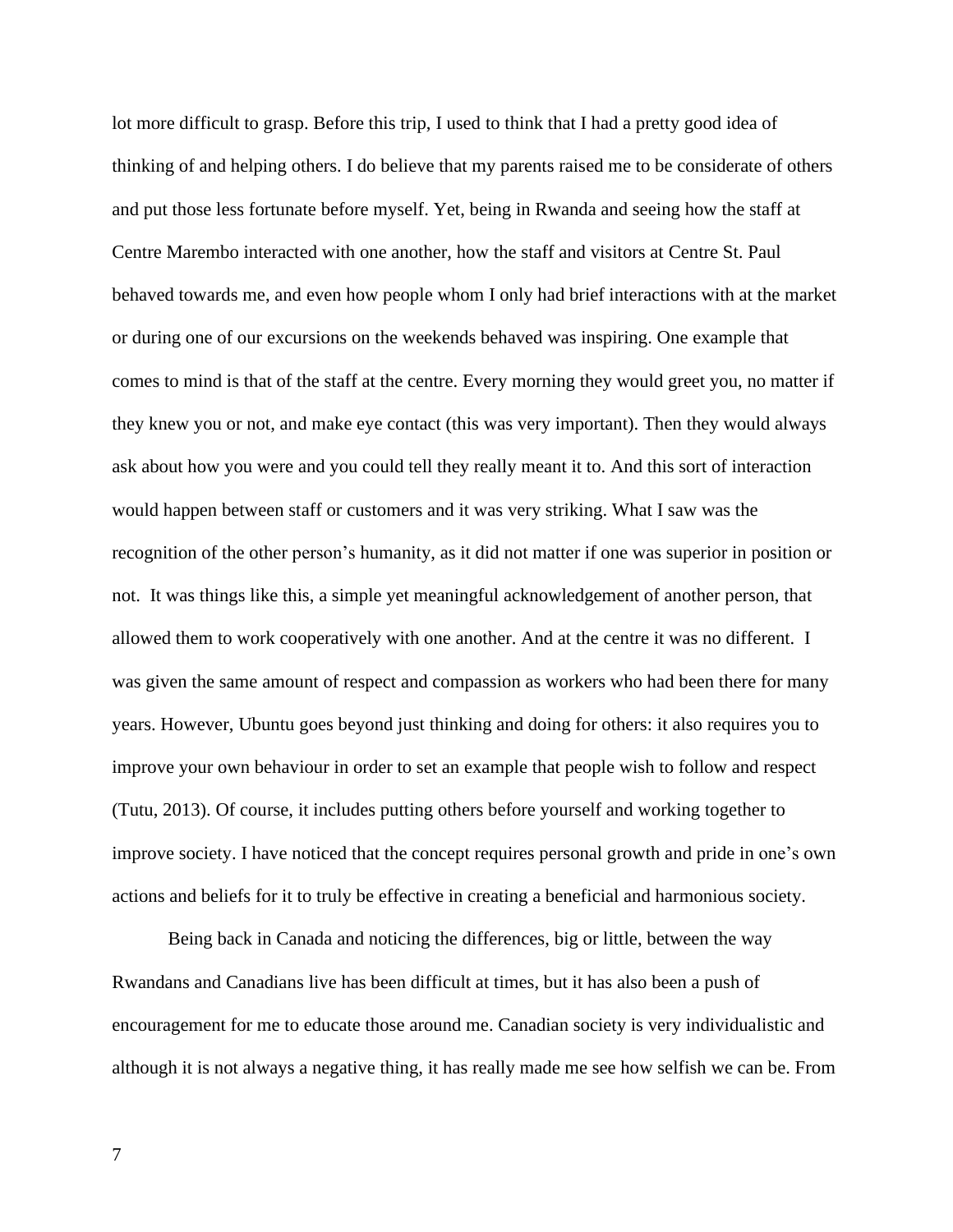daily things like how people act on public transit to bigger things like our education system, I have noticed how self-centred we are. Often times this is through no fault of our own as the system is designed to ignore the weak. But the need for change is there, and its up to people like myself to help push towards it and raise awareness for it. Coming back here, I knew that, if there were anything that I had taken away from this trip, it was that I needed to share the fundamental ideals of Rwandan culture with my family, classmates, and friends. This all goes back to the idea of civic renewal within my own community here at home. I do feel as if this service-learning experience has reinforced my willingness to work with others and act on behalf of the common good as well as to benefit myself (Jacoyb et al., 2003). Prioritizing respect for yourself and others, fostering a strong sense of community, and appreciating the opportunities one is presented with are sometimes concepts we are lacking here in Canada, and I aim to help improve that in any way I can. I myself have taken my privilege for granted many times, and this trip has taught me to become more self-aware and conscious towards others' experiences and limitations. These past five weeks have taught me that to be a global citizen does not mean I have to travel around the world to help. It could be something as simple as noticing a need in my own communities and trying to improve the lives of those around me. Going on this trip has helped me recognize the responsibility and privilege that I have to help those around me if I have the power to do so. I hope to apply these beautiful ideals, which many Rwandans follow, to my future career and to continue learning from the many experiences that I have from my time in Rwanda.

After my experience in Rwanda I was completely unsure of what I was going to do next. Thankfully the opportunity to volunteer at Single Women in Motherhood came along, and I thought it would be a perfect transition from what I had been doing abroad into the London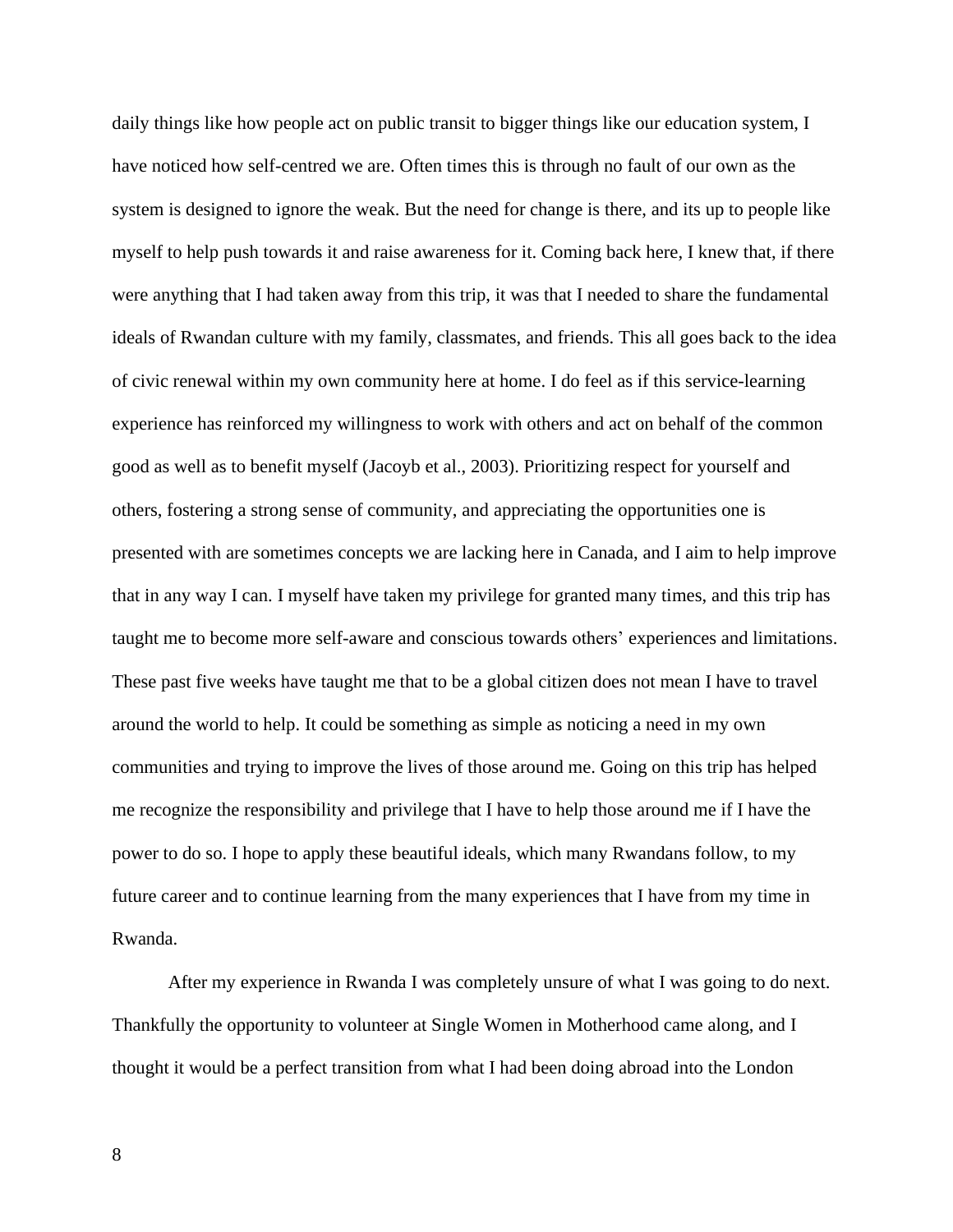community. When I heard about the project of writing 20 stories on the various experiences of single mothers here in Ontario, I did not really know what to expect. However, I was excited to begin the project as it would give me the chance to improve my writing skills, educate myself on the particular issue, and hopefully offer any help and support to single mothers in need.

Working at SWIM for my CEL this semester has definitely been a learning experience unlike any other. The "20 Stories of Hope" project itself is an incredible idea, and I feel like once completed it has the potential to help many single-mothers as well as the organization itself. I am so grateful for the opportunity I have had, as it's really helped develop my research and writing skills, my interpersonal skills, greater self-sufficiency and organizational habits, and most importantly, a deeper understanding of an often overlooked social issue. There were some difficulties along the way, but learning how to overcome them to make the best of the situation was all part of the learning experience.

Since I knew I was going to be very self-reliant in taking on this project, I needed to make sure I knew the steps required to even approach a book like this. I started with the preliminary research and stored everything I found useful on my drive. This was quite interesting as I never knew how involved the process of writing and publishing a book actually was, and it gave me a better understanding of what to expect when I got to the actual writing process. I also had to keep myself extremely organized since I had a very strict timeline in which to get interviews and write up the draft stories.

In terms of the challenges I faced during this experience, I would say that there were two issues that had to be addressed. The biggest of the two challenges was definitely working on this project by myself. The topic really interested me, however having to coordinate the entire project on my own made it feel a little overwhelming and stressful at times. I realize now that going into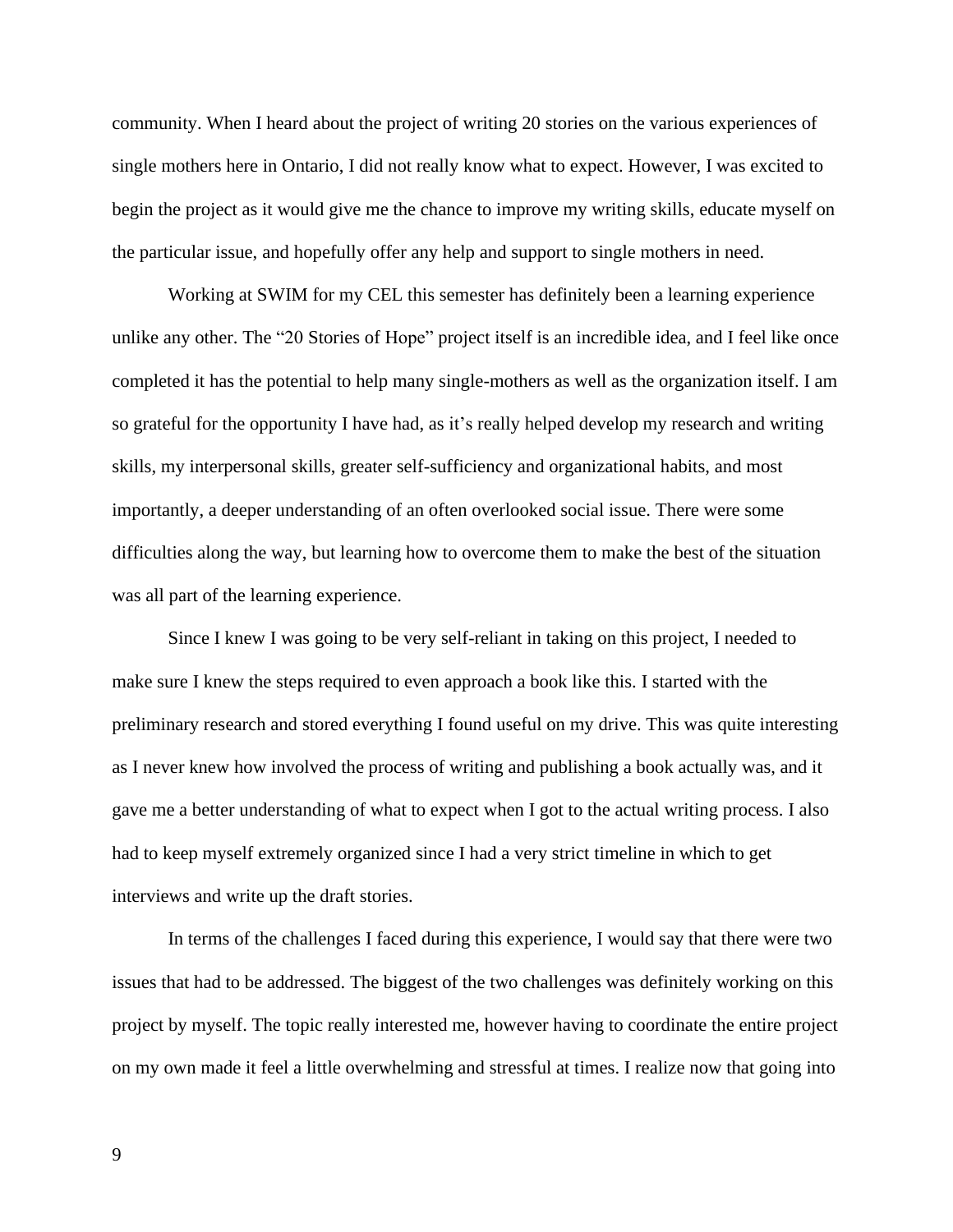it, I had certain hopes that I would be able to complete most, if not all, the interviews. Now that I have gone through the process of finding participants and started writing the stories, I realize how big of an expectation I had set for myself. I had to readjust my expectations quite a bit, but by doing that I believe it made the work, that I was able to complete, better off. I am grateful for the guidance that Ann-Marie and Wardah, my supervisors, were able to give me but it was very brief and this was understandable since there were many other ongoing responsibilities they both had to attend to on a day to day basis.

The second challenge I faced was finding willing participants that fit Ann-Marie's vision. She had wanted me to collect stories from women with diverse backgrounds in order to appeal to all different types of readers, and I completely understood this. However, it was very difficult to find participants much less those that fit the set criteria. In the end it was a good lesson in trial and error as several of my days volunteering were spent emailing organization after organization trying to reach out to single-mothers to see if they were interested. It was very hard to find people to commit to the project, however I was successful with a couple of my emails and after reaching out to my supervisors they were also able to connect me with some eager single mothers. This issue again connects with my first challenge of working alone, as I feel if there had been another person(s) working with me, this process would have been easier to tackle, and it would have relieved some of the pressure that I initially felt.

Despite the challenges I faced, reaching the actual interview and writing stages was very exciting. Interacting with the women I worked with, along with those I interviewed, taught me quite a bit about building better interpersonal skills. The women that I interviewed all came from various racial and socio-economic backgrounds so each of their stories were influenced by this. Some of the women had come from a socio-economic backgrounds closer to the poverty line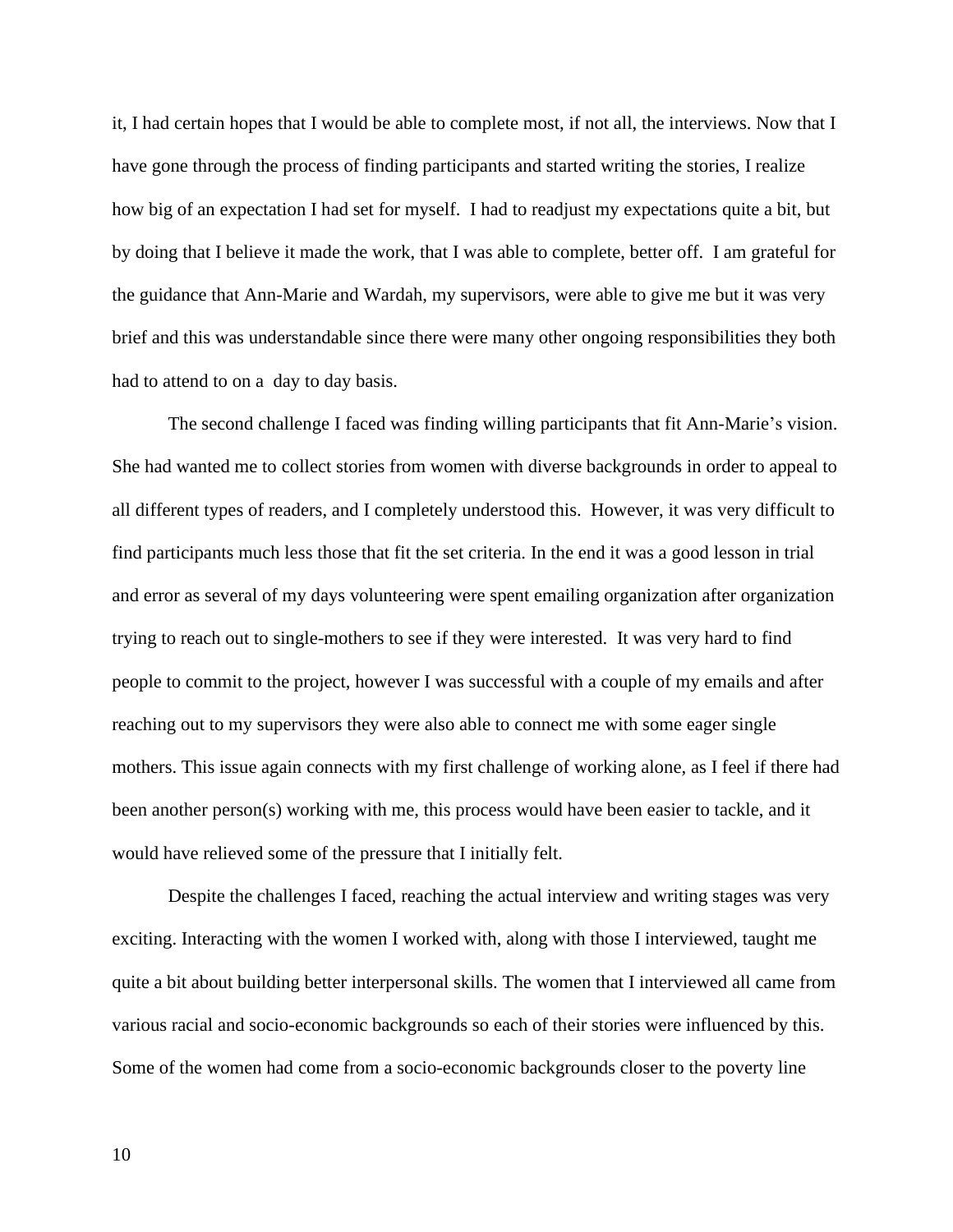than the others, which strongly impacted their experience as single mothers and it was often far from favourable. As I listened to their stories I had to learn how to react to these difficult experiences without making them feel uncomfortable or judged. Another thing that I learned through this was how to probe and collect sensitive information while still being respectful and mindful of the individual. Making them uncomfortable or jeopardizing the trust they had put in me to share their story was something I could not afford to do, as it would have affected their willingness to answer my questions and carried on into the quality of my work.

Improvements in these areas developed as I spoke with my supervisor Wardah who helped me with my line of questioning for the interviews. She had previous experience in research, specifically with vulnerable female populations, and her guidance really helped me along the way. One other way I learned to deal with these challenges was to really take the time to listen to what they were saying and not just continue on without acknowledging what had been shared. Taking the time to reaffirm their statements or praise them on some of their own selfimprovements made me realize the significance of the challenges they had faced. It also helped me understand how they saw motherhood as a chance to start over and provide a good life for their child, something the majority of them had never experienced.

Carrying out the actual interviews and writing the draft stories was a very emotional and insightful process. For many of the mothers that I met with, the main challenges they faced were a lack of support systems, financial worries, and a fear of raising their children in an environment similar to their own upbringing. The majority of them grew up in underprivileged households and some even with a parent(s) in the penal system. They also revealed to me that relying on family or friends was also extremely difficult both during and after their pregnancy due to the stigma of being a single parent.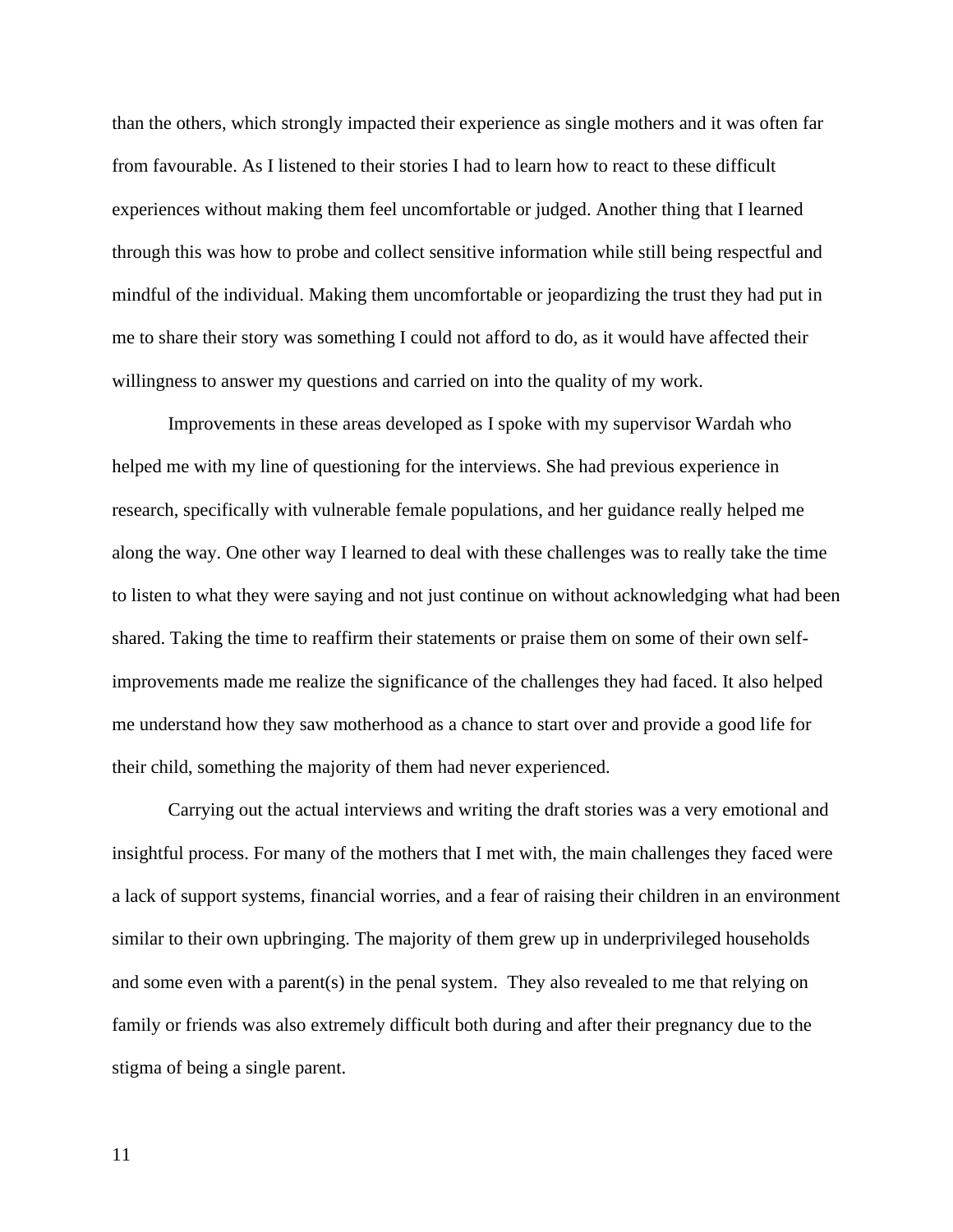Hearing all of this reaffirmed the research I had done previously on the social determinants affecting single mothers in Canada, but to actually meet some of these women that were experiencing it made it more of a reality to me. It made me think of how privileged I was to grow up with the resources I had, to be in the position I am today, and what I could do to make a difference. For women who make this brave decision to raise a child on their own it is an incredible feat and none of them should have to worry about finding the necessary financial and emotional support to do so, much less be judged for it. Now that I am in the writing process I am hopeful that I can capture their struggle and how they have made strides to overcome them. I want to bring more awareness to the issues that they are facing, and to the mothers that may read their stories, someone to relate to and possible strategies to help overcome such challenges in their own lives.

Given my timeline and my limited knowledge of writing a book like this, I am very proud of what I am going to accomplish. I came into this placement with a certain idea of how it would go, however I soon had to readjust my expectations to suite the needs of the organization. What initially started as an overwhelming experience led to me developing several valuable life skills and, more importantly I began a project with an amazing amount of potential to help single mothers all over. I also had the privilege to meet some fantastic women, whose lives have inspired me to try and continue with the project, or at least find another way to get involved in some of the many issues facing these women.

Overall, I would say that main takeaway from both of these placements is that working in service of others helped me appreciate all the parts of my life that I take for granted everyday from my education to my family and even to basic necessities. Both placements have given me experiences that I will never forget and lessons that I can apply to any future work that I do.